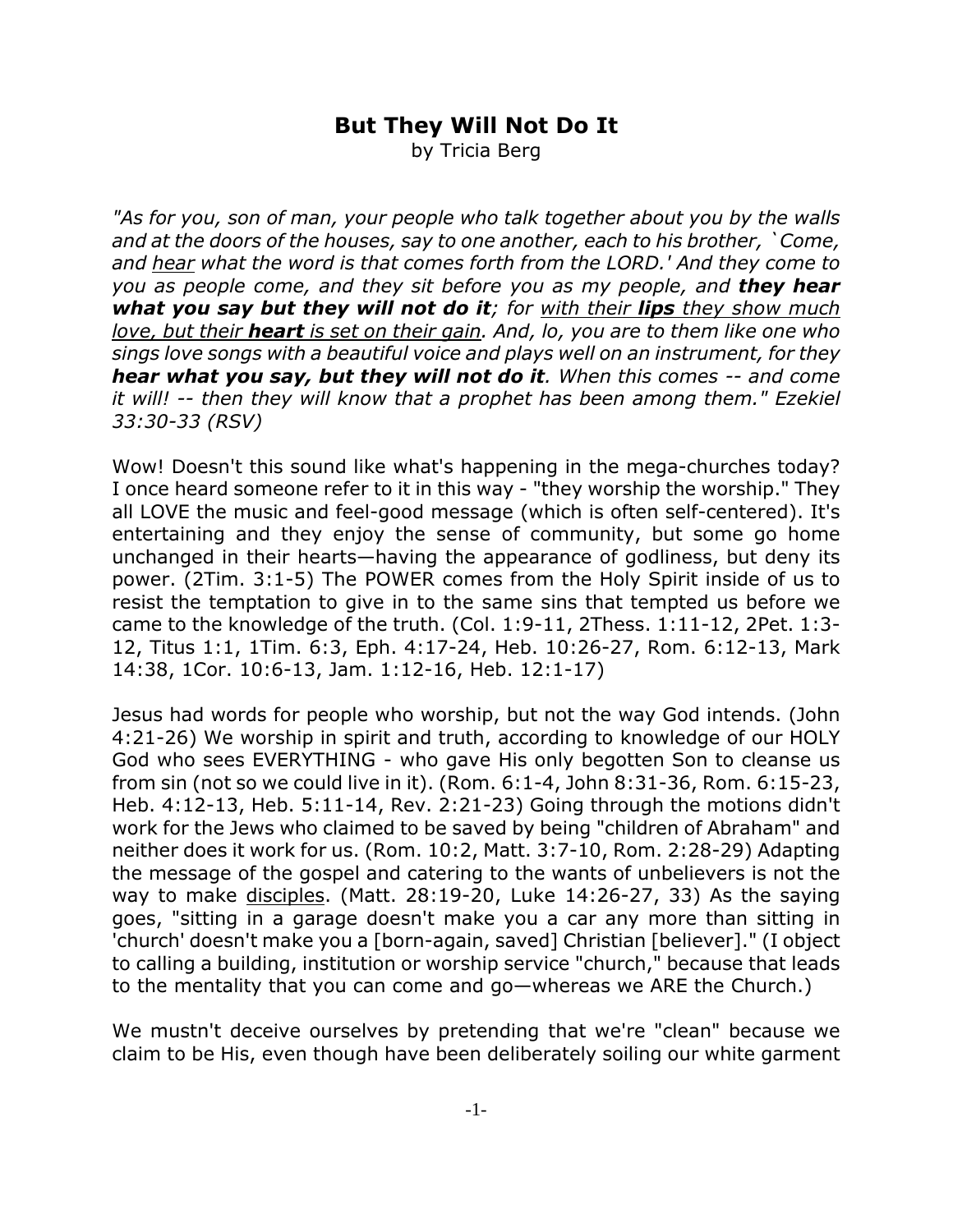ever since the moment He provided it for us—even though we don't love Him enough to do as He says. (Rev. 3:3-6, Rom. 13:14, Gal. 5:24, Jam. 1:27, 2Tim. 2:19-22, 1Cor. 3:16-18, Gal. 6:7-9, 2Pet. 2:19-22, 2Pet. 1:9, Heb. 3:5-6) We worship 24/7/365.25 with OUR LIVES, not only once a week. (Rom. 12:1-2) The Spirit dwells in us all of the time, doesn't He? (John 6:63, 1John 3:24, 1John 4:13, Rom. 8:9, 2Tim. 1:14) Jesus has bought us with His precious blood and we LOVE Him, ALL of the time. (Rev. 5:9-10, 1Cor. 6:18-20, 1John 1:5- 2:6, 1John 3:4-10, 1John 4:10, 1John 5:2-3) We use our freedom to glorify and honor His name out of love, gratitude and a healthy dose of RESPECT. (Jam. 1:21-25, Jam. 2:12, Gal. 5:13-25, Rom. 1:18, Rom. 2:5, Eph. 5:6, Col. 3:5-7, 1Thess. 4:1-8, John 15:8)

Those who listen to the lies spoken by greedy people wanting to make a profit from FOOLISH people who like to have their ears tickled will not be prepared to meet their Lord and King. (2Tim. 4:1-4, 2Pet. 3:14-18, Rom. 16:17-19, 2Pet. 2:1-3, 2Pet. 2:14-16) Those who are WISE will take the care to read the Bible for themselves so they can get back on the narrow path. (Matt. 25:1-13, Psa. 119:105, Rev. 3:19, 1Cor. 11:31-32, 2Cor. 13:5, 1John 2:28-29, Matt. 7:13-20, Luke 13:23-30, 2Tim. 2:5, 1Cor. 9:24-27)

The following passages go along well with the one from Ezekiel at the top (Rom. 15:4, 1Cor. 10:11, Matt. 13:51-52, Rom. 11:17-36):

*Thus says the LORD of hosts: "They shall glean thoroughly as a vine the remnant of Israel; like a grape gatherer pass your hand again over its branches." To whom shall I speak and give warning, that they may hear? Behold, their ears are uncircumcised, they cannot listen; behold, the word of the LORD is to them an object of scorn; they take no pleasure in it. Therefore I am full of the wrath of the LORD; I am weary of holding it in. "Pour it out upon the children in the street, and upon the gatherings of young men, also; both husband and wife shall be taken, the elderly and the very aged. Their houses shall be turned over to others, their fields and wives together, for I will stretch out my hand against the inhabitants of the land," declares the LORD. "For from the least to the greatest of them, everyone is greedy for unjust gain; and from prophet to priest, everyone deals falsely. They have healed the wound of my people lightly, saying, 'Peace, peace,' when there is no peace. Were they ashamed when they committed abomination? No, they were not at all ashamed; they did not know how to blush. Therefore they shall fall among those who fall; at the time that I punish them, they shall be overthrown," says the LORD. Thus says the LORD: "Stand by the roads, and look, and ask for the ancient paths, where the good way is; and walk in it, and find rest for your souls. But they said, 'We will not walk*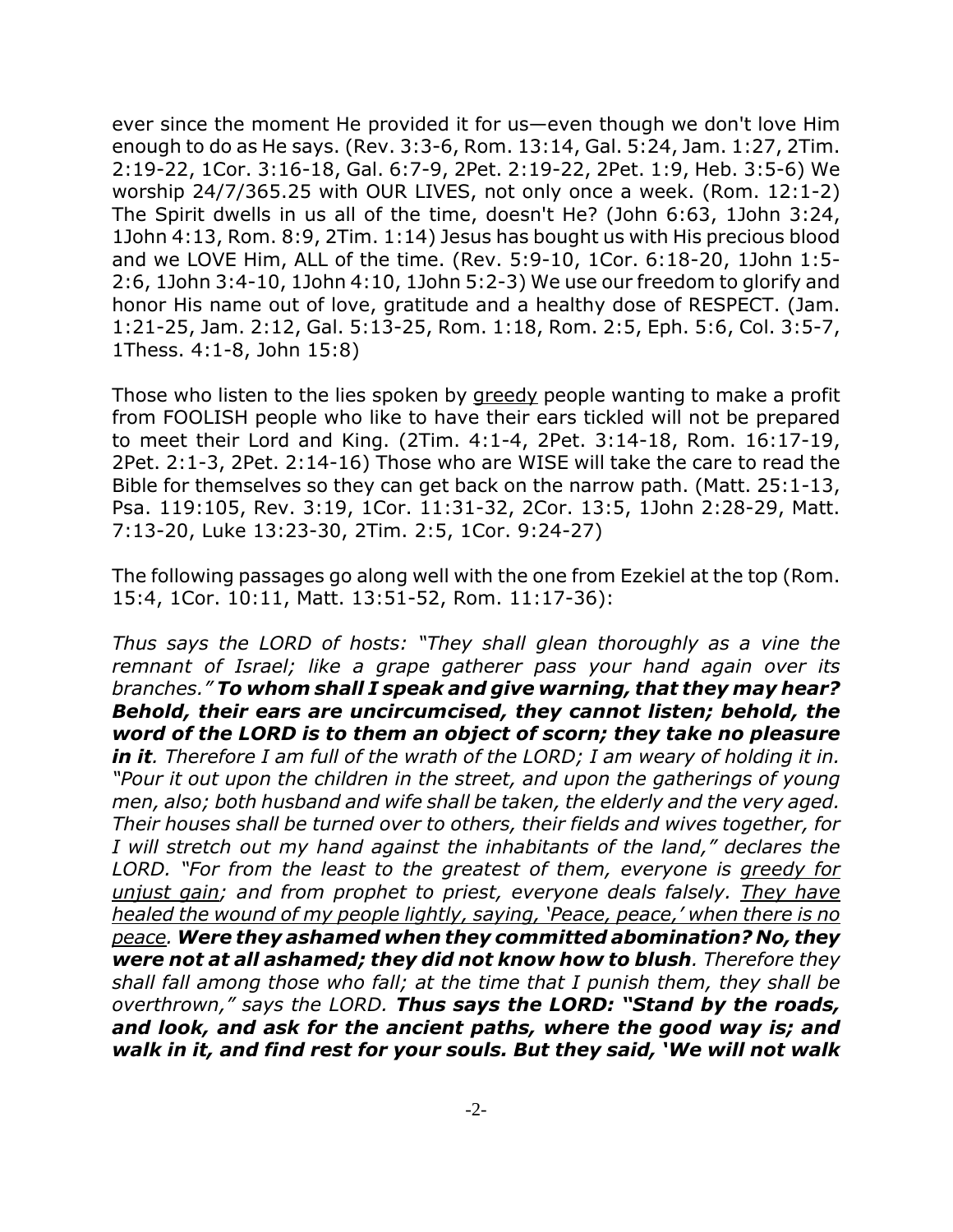*in it.' I set watchmen over you, saying, 'Pay attention to the sound of the trumpet!' But they said, 'We will not pay attention.' Therefore hear, O nations, and know, O congregation, what will happen to them. Hear, O earth; behold, I am bringing disaster upon this people, the fruit of their devices, because they have not paid attention to my words; and as for my law, they have rejected it. What use to me is frankincense that comes from Sheba, or sweet cane from a distant land? Your burnt offerings are not acceptable, nor your sacrifices pleasing to me. Jeremiah 6:9-20*

*You adulterous people! Do you not know that friendship with the world is enmity with God? Therefore whoever wishes to be a friend of the world makes himself an enemy of God. Or do you suppose it is to no purpose that the Scripture says, "He yearns jealously over the spirit that he has made to dwell in us"? But he gives more grace. Therefore it says, "God opposes the proud, but gives grace to the humble." Submit yourselves therefore to God. Resist the devil, and he will flee from you. Draw near to God, and he will draw near to you. Cleanse your hands, you sinners, and purify your hearts, you double-minded. Be wretched and mourn and weep. Let your laughter be turned to mourning and your joy to gloom. Humble yourselves before the Lord, and he will exalt you. James 4:4-10*

*"Why do you call me 'Lord, Lord,' and not do what I tell you? Everyone who comes to me and hears my words and does them, I will show you what he is like: he is like a man building a house, who dug deep and laid the foundation on the rock. And when a flood arose, the stream broke against that house and could not shake it, because it had been well built. But the one who hears and does not do them is like a man who built a house on the ground without a foundation. When the stream broke against it, immediately it fell, and the ruin of that house was great." Luke 6:46-49*

*"Not everyone who says to me, 'Lord, Lord,' will enter the kingdom of heaven, but the one who does the will of my Father who is in heaven. On that day many will say to me, 'Lord, Lord, did we not prophesy in your name, and cast out demons in your name, and do many mighty works in your name?' And then will I declare to them, 'I never knew you; depart from me, you workers of lawlessness.' "Everyone then who hears these words of mine and does them will be like a wise man who built his house on the rock. And the rain fell, and the floods came, and the winds blew and beat on that house, but it did not fall, because it had been founded on the rock. And everyone who hears these words of mine and does not do them will be like a foolish man who built his house on the sand. And the rain fell, and the floods came, and the winds blew and beat against that house, and it fell, and great was the fall of it." And when*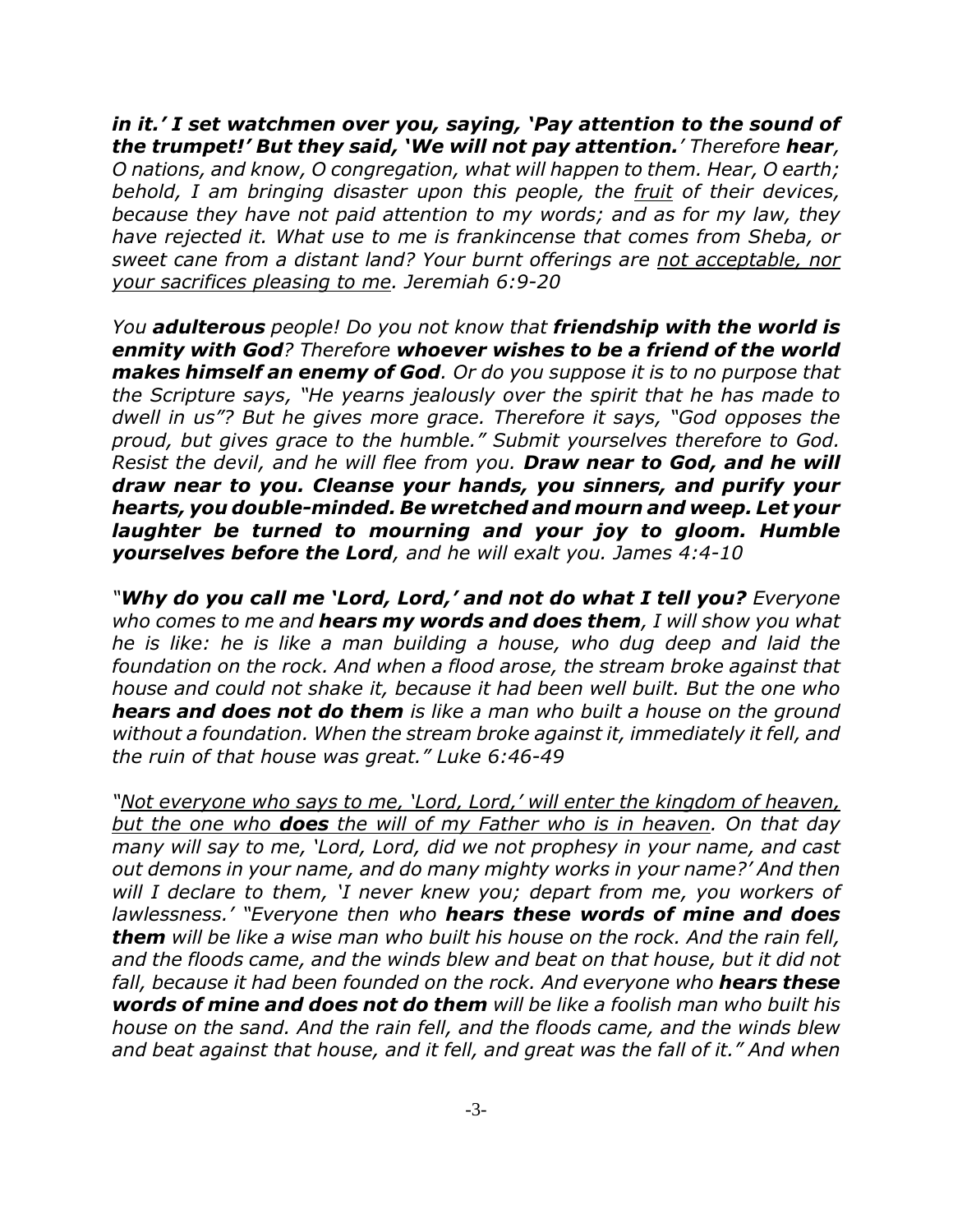*Jesus finished these sayings, the crowds were astonished at his teaching, for he was teaching them as one who had authority, and not as their scribes. Matthew 7:21-29*

*Again he began to teach beside the sea. And a very large crowd gathered about him, so that he got into a boat and sat in it on the sea, and the whole crowd was beside the sea on the land. And he was teaching them many things in parables, and in his teaching he said to them: "Listen! Behold, a sower went out to sow. And as he sowed, some seed fell along the path, and the birds came and devoured it. Other seed fell on rocky ground, where it did not have much soil, and immediately it sprang up, since it had no depth of soil. And when the sun rose, it was scorched, and since it had no root, it withered away. Other seed fell among thorns, and the thorns grew up and choked it, and it yielded no grain. And other seeds fell into good soil and produced grain, growing up and increasing and yielding thirtyfold and sixtyfold and a hundredfold." And he said, "He who has ears to hear, let him hear." And when he was alone, those around him with the twelve asked him about the parables. And he said to them, "To you has been given the secret of the kingdom of God, but for those outside everything is in parables, so that "they may indeed see but not perceive, and may indeed hear but not understand, lest they should turn and be forgiven." And he said to them, "Do you not understand this parable? How then will you understand all the parables? The sower sows the word. And these are the ones along the path, where the word is sown: when they hear, Satan immediately comes and takes away the word that is sown in them. And these are the ones sown on rocky ground: the ones who, when they hear the word, immediately receive it with joy. And they have no root in themselves, but endure for a while; then, when tribulation or persecution arises on account of the word, immediately they fall away. And others are the ones sown among thorns. They are those who hear the word, but the cares of the world and the deceitfulness of riches and the desires for other things enter in and choke the word, and it proves unfruitful. But those that were sown on the good soil are the ones who hear the word and accept it and bear fruit, thirtyfold and sixtyfold and a hundredfold." And he said to them, "Is a lamp brought in to be put under a basket, or under a bed, and not on a stand? For nothing is hidden except to be made manifest; nor is anything secret except to come to light. If anyone has ears to hear, let him hear." And he said to them, "Pay attention to what you hear: with the measure you use, it will be measured to you, and still more will be added to you. For to the one who has, more will be given, and from the one who has not, even what he has will be taken away." Mark 4:1-25*

*Then he left the crowds and went into the house. And his disciples came to him,*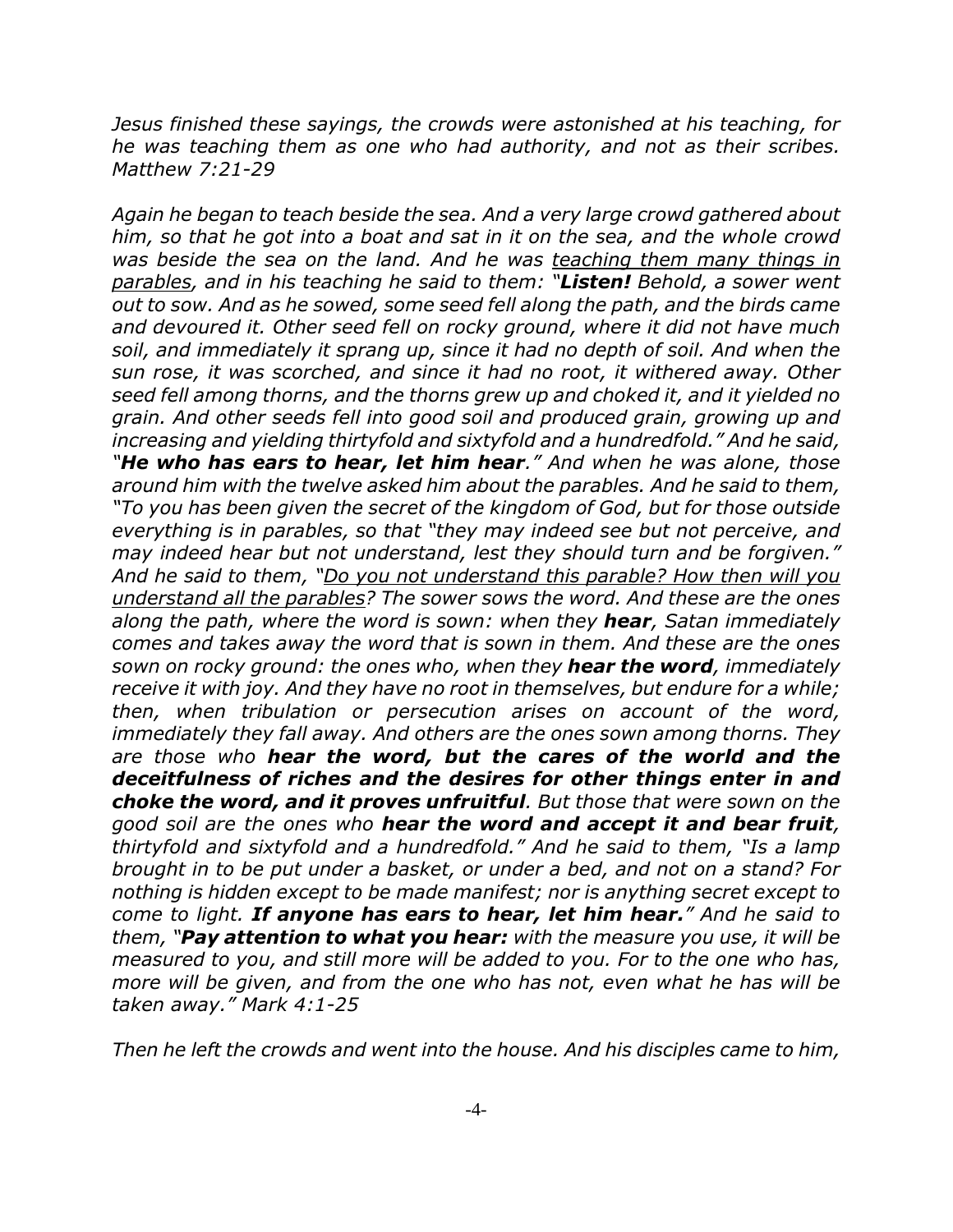*saying, "Explain to us the parable of the weeds of the field." He answered, "The one who sows the good seed is the Son of Man. The field is the world, and the good seed is the sons of the kingdom. The weeds are the sons of the evil one, and the enemy who sowed them is the devil. The harvest is the end of the age, and the reapers are angels. Just as the weeds are gathered and burned with fire, so will it be at the end of the age. The Son of Man will send his angels, and they will gather out of his kingdom all causes of sin and all lawbreakers, and throw them into the fiery furnace. In that place there will be weeping and gnashing of teeth. Then the righteous will shine like the sun in the kingdom of their Father. He who has ears, let him hear. Matthew 13:36-43*

*Now great crowds accompanied him, and he turned and said to them, "If anyone comes to me and does not hate his own father and mother and wife and children and brothers and sisters, yes, and even his own life, he cannot be my disciple. Whoever does not bear his own cross and come after me cannot be my disciple. For which of you, desiring to build a tower, does not first sit down and count the cost, whether he has enough to complete it? Otherwise, when he has laid a foundation and is not able to finish, all who see it begin to mock him, saying, 'This man began to build and was not able to finish.' Or what king, going out to encounter another king in war, will not sit down first and deliberate whether he is able with ten thousand to meet him who comes against him with twenty thousand? And if not, while the other is yet a great way off, he sends a delegation and asks for terms of peace. So therefore, any one of you who does not renounce all that he has cannot be my disciple. Salt is good, but if salt has lost its taste, how shall its saltiness be restored? It is of no use either for the soil or for the manure pile. It is thrown away. He who has ears to hear, let him hear." Luke 14:25-35*

*When they had appointed a day for him [Paul], they came to him at his lodging in greater numbers. From morning till evening he expounded to them, testifying to the kingdom of God and trying to convince them about Jesus both from the Law of Moses and from the Prophets. And some were convinced by what he said, but others disbelieved. And disagreeing among themselves, they departed after Paul had made one statement: "The Holy Spirit was right in saying to your fathers through Isaiah the prophet: "'Go to this people, and say, "You will indeed hear but never understand, and you will indeed see but never perceive." For this people's heart has grown dull, and with their ears they can barely hear, and their eyes they have closed; lest they should see with their eyes and hear with their ears and understand with their heart and turn, and I would heal them.' Therefore let it be known to you that this salvation of God has been sent to the Gentiles; they will listen." Acts 28:23-28*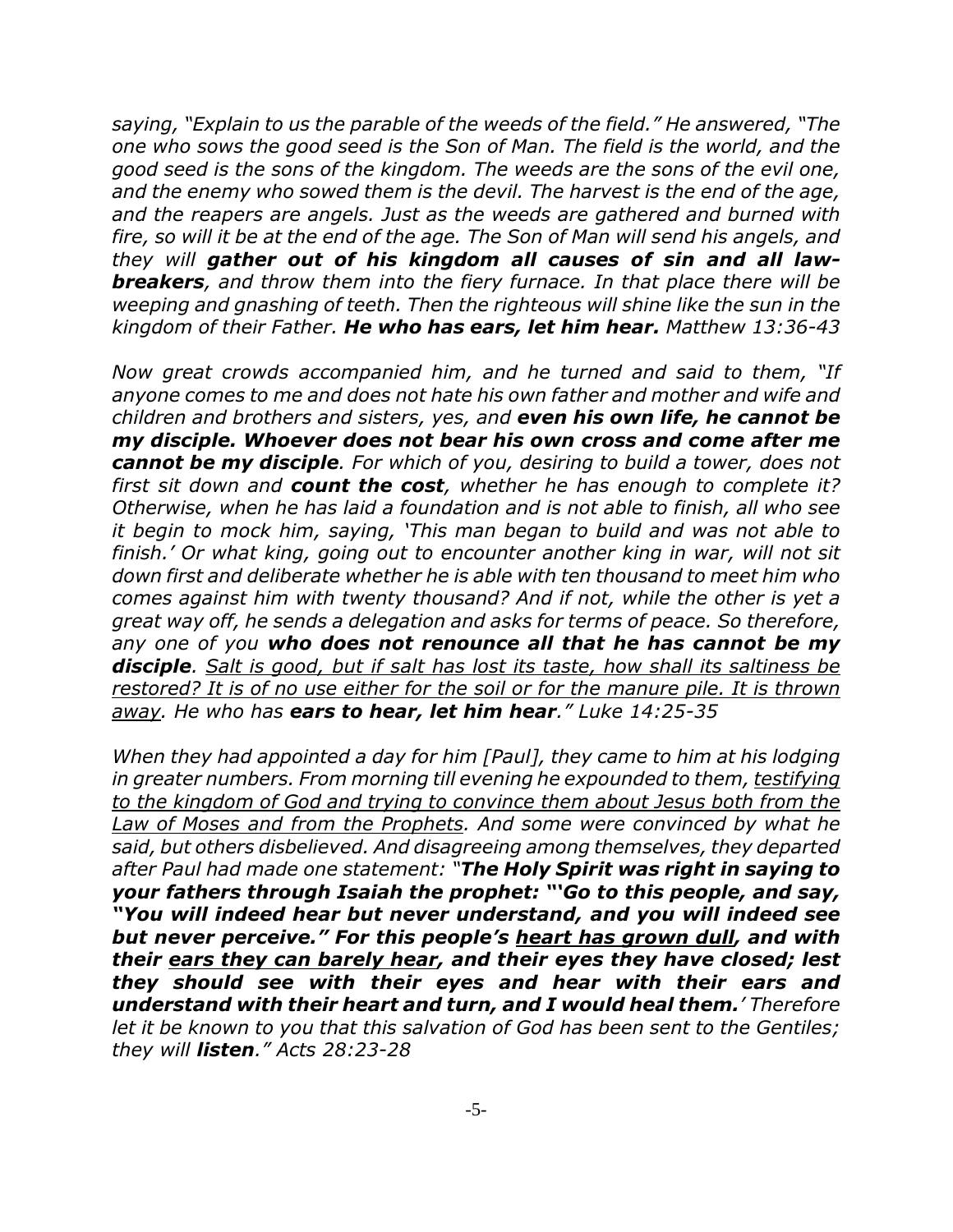*And he said to them, "Well did Isaiah prophesy of you hypocrites, as it is written, "'This people honors me with their lips, but their heart is far from me; in vain do they worship me, teaching as doctrines the commandments of men.' You leave the commandment of God and hold to the tradition of men." And he said to them, "You have a fine way of rejecting the commandment of God in order to establish your tradition!" Mark 7:6-9*

*"If you love me, you will keep my commandments. And I will ask the Father, and he will give you another Helper, to be with you forever, even the Spirit of truth, whom the world cannot receive, because it neither sees him nor knows him. You know him, for he dwells with you and will be in you. "I will not leave you as orphans; I will come to you. Yet a little while and the world will see me no more, but you will see me. Because I live, you also will live. In that day you will know that I am in my Father, and you in me, and I in you. Whoever has my commandments and keeps them, he it is who loves me. And he who loves me will be loved by my Father, and I will love him and manifest myself to him." Judas (not Iscariot) said to him, "Lord, how is it that you will manifest yourself to us, and not to the world?" Jesus answered him, "If anyone loves me, he will keep my word, and my Father will love him, and we will come to him and make our home with him. Whoever does not love me does not keep my words. And the word that you hear is not mine but the Father's who sent me. These things I have spoken to you while I am still with you. But the Helper, the Holy Spirit, whom the Father will send in my name, he will teach you all things and bring to your remembrance all that I have said to you. Peace I leave with you; my peace I give to you. Not as the world gives do I give to you. Let not your hearts be troubled, neither let them be afraid. John 14:15-27*

*"I am the true vine, and my Father is the vinedresser. Every branch in me that does not bear fruit he takes away, and every branch that does bear fruit he prunes, that it may bear more fruit. Already you are clean because of the word that I have spoken to you. Abide in me, and I in you. As the branch cannot bear fruit by itself, unless it abides in the vine, neither can you, unless you abide in me. I am the vine; you are the branches. Whoever abides in me and I in him, he it is that bears much fruit, for apart from me you can do nothing. If anyone does not abide in me he is thrown away like a branch and withers; and the branches are gathered, thrown into the fire, and burned. If you abide in me, and my words abide in you, ask whatever you wish, and it will be done for you. By this my Father is glorified, that you bear much fruit and so prove to be my disciples. As the Father has loved me, so have I loved you. Abide in my love. If you keep my commandments, you will abide*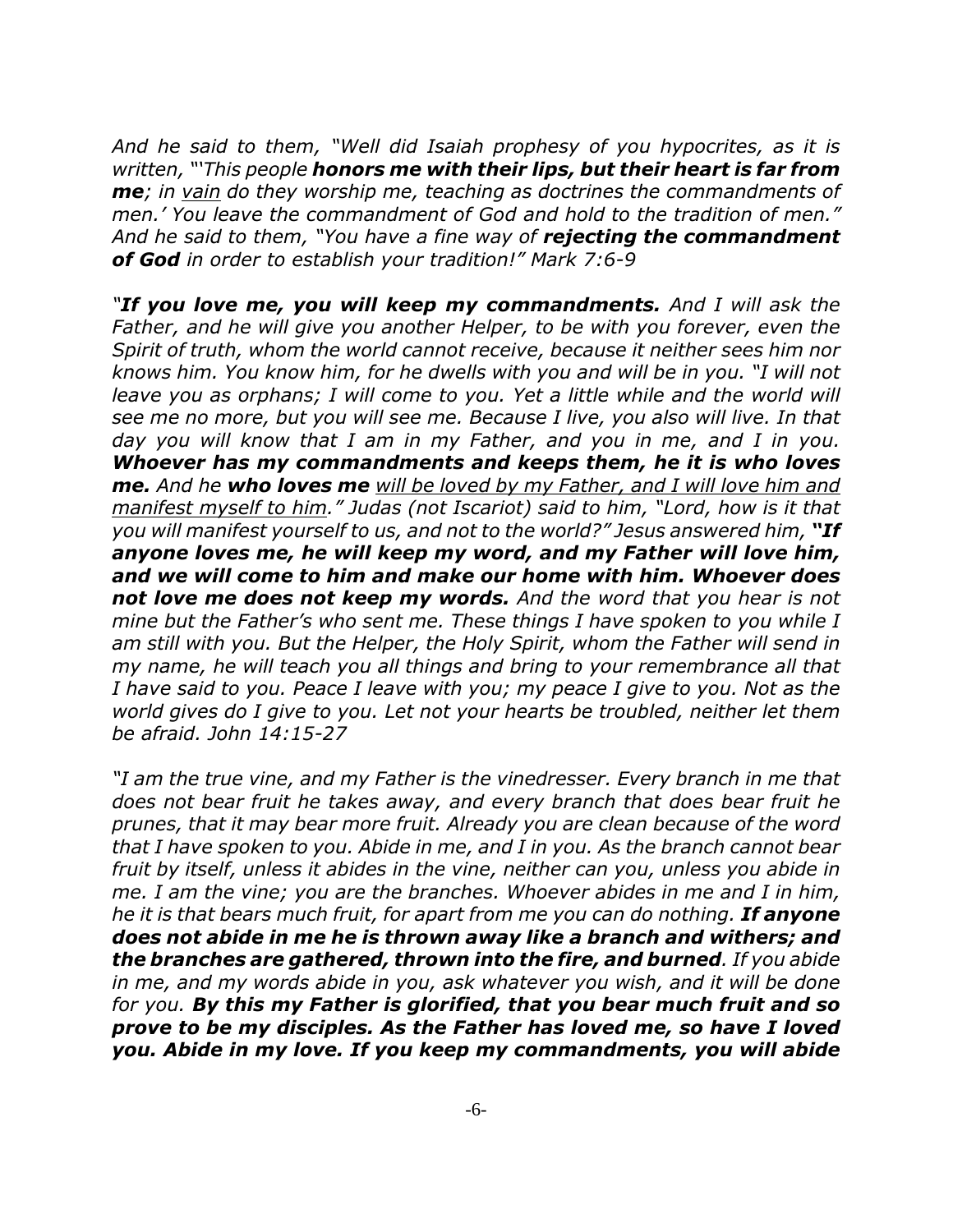*in my love, just as I have kept my Father's commandments and abide in his love. These things I have spoken to you, that my joy may be in you, and that your joy may be full. "This is my commandment, that you love one another as I have loved you. Greater love has no one than this, that someone lay down his life for his friends. You are my friends if you do what I command you. No longer do I call you servants, for the servant does not know what his master is doing; but I have called you friends, for all that I have heard from my Father I have made known to you. You did not choose me, but I chose you and appointed you that you should go and bear fruit and that your fruit should abide, so that whatever you ask the Father in my name, he may give it to you. These things I command you, so that you will love one another. "If the world hates you, know that it has hated me before it hated you. If you were of the world, the world would love you as its own; but because you are not of the world, but I chose you out of the world, therefore the world hates you. Remember the word that I said to you: 'A servant is not greater than his master.' If they persecuted me, they will also persecute you. If they kept my word, they will also keep yours. But all these things they will do to you on account of my name, because they do not know him who sent me. John 15:1- 21*

*For the love of Christ controls us, because we have concluded this: that one has died for all, therefore all have died; and he died for all, that those who live might no longer live for themselves but for him who for their sake died and was raised. 2 Corinthians 5:14-15*

Written by Tricia Berg, (May 2018), 7pp. + digital scrapbook layout

If you have been blessed by this article, you are free to share but do not claim as your own or sell, and do not make modifications and attribute them to me. You can download as many free pdf devotional articles as you wish from my blog: http://layoutfortoday.blogspot.com/ (The most recent articles are at the bottom of the page after you click on the "free pdf downloads" tab at the top of the page.)